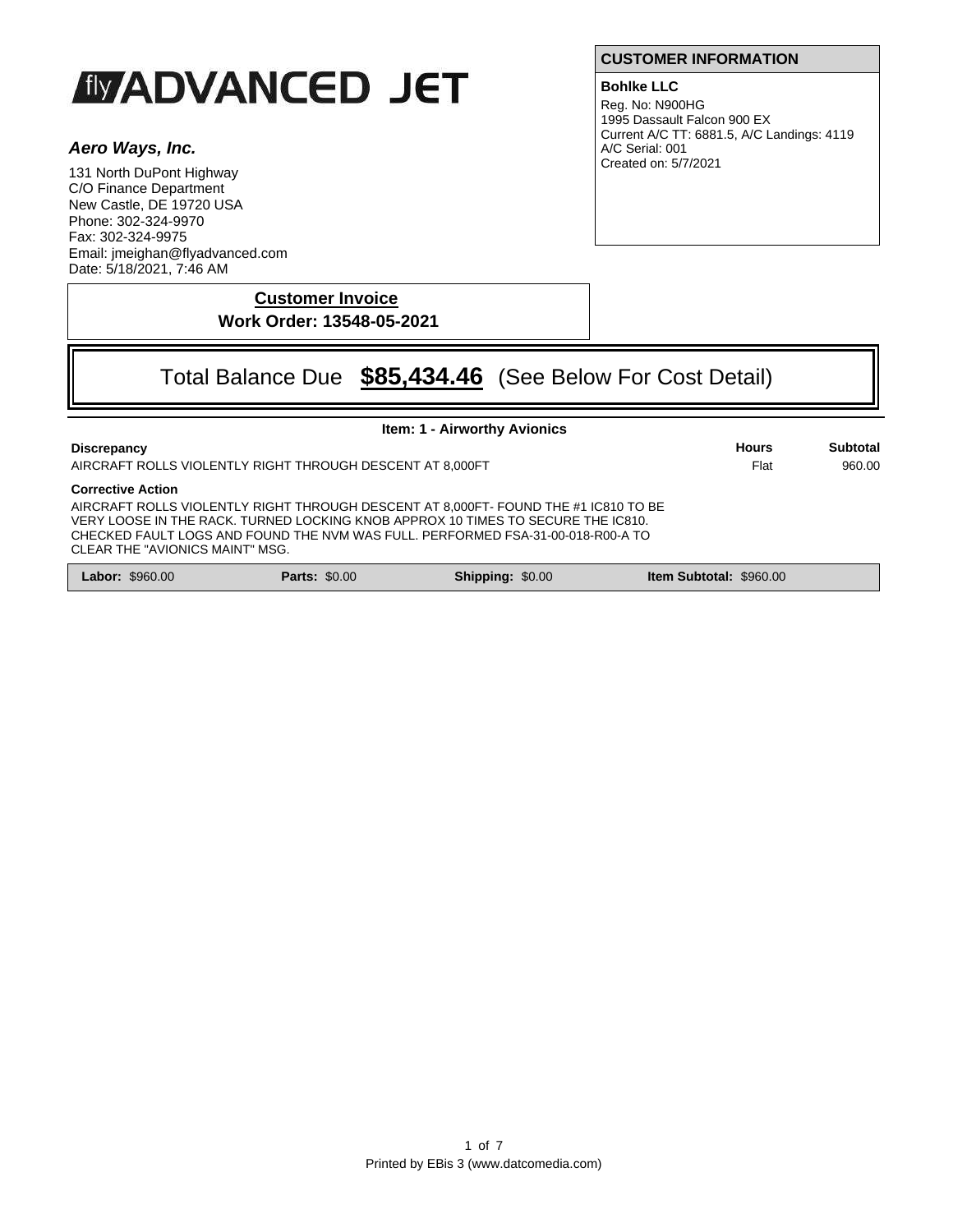#### **Item: 2 - Airworthy Airframe**

# **Discrepancy Hours Subtotal**

GENERATOR 1,2, AND 3 INTERMITTENTLY FAILING, NOT SHARING THE LOAD

#### **Corrective Action**

RAN #1, #2, AND #3 ENGINES FOUND THAT #2 GEN WILL NOT CARRY A LOAD. UPON FURTHER INSPECTION FOUND OIL LEAK ON AGB AT #2 GEN CARBON SEAL (REF ITEM #11 OF THIS WORK ORDER FOR AGB AIR-OIL SEAL CORRECTIVE ACTION). ALSO FOUND #2 STARTER-GENERATOR BRUSHES WEARING UN-EVENLY AND LESS THAN 1/8 LIFE ON THE MOST WORN SET OF BRUSHES. REMOVED #2 ENGINE STARTER-GENERATOR P/N: 8060-170 S/N: 874 AND REPLACED WITH OVERHAULED UNIT P/N: 8060-170 S/N: 3880R IN REF TO FALCON 900EX AMM 24-31-13-900-802. PERFORMED OPERATIONAL CHECK, STARTER CHECKS NORMAL, STILL GOT NO INDICATION FROM GENERATOR AND HAD AMBER GEN 2 FAIL ANNUNCIATOR LIGHT. SUSPECT GENERATOR TO BE CARRYING A LOAD. WITH ENGINE 1 AND ENGINE 3 OFF AND ENGINE 2 AND APU RUNNING, WHEN GEN 2 IS SWITCHED OFF, THE APU LOAD DOUBLES, AND THE LOAD ON THE APU GENERATOR BECOMES HALVED WHEN GEN 2 IS TURNED BACK ON. WITH GEN 2 SWITCH IN THE ON POSITION, THE GEN 2 FAIL ANNUNCIATOR LIGHT REMAINS ILLUMINATED, THE AMMETER INDICATES 0A, AND GEN VOLTAGE INDICATES 25V. HOOKED UP MULTIMETER TO #2 GCU AND FOUND 31.2V, ADJUSTED #2 GCU TO 28.52V. ATTEMPTED TO RESET GENERATOR, ALL INDICATIONS REMAINED THE SAME. SUSPECT FAULTY #2 GCU. REMOVED #2 GCU P/N: D22-600 S/N: 1203 AND SWAPPED WITH #3 GCU P/N: D22-600 S/N: 80445-42 IN REF TO FALCON 900EX AMM 24-. NEED TO PERFORM ENGINE RUN ON #2 AND #3 ENGINES FOR GCU OPERATIONAL CHECKS. PERFORMED APU AND #2 ENGINE RUN, PROBLEM STILL EXISTED ON THE #2 ENGINE. LEFT GCUS IN THE SWAPPED POSITIONS. SWAPPED CI1 & CI2 PCBS, PROBLEM STILL EXISTED ON THE #2 ENGINE. SWAPPED CI1 & CI2 PCBS BACK TO THEIR ORIGINAL POSITIONS. SWAPPED #2 ENGINE GEN RELAY 5P2 WITH #1 ENGINE GEN RELAY 5P1, PERFORMED ENGINE RUN ON APU AND #2 ENGINE, PROPLEM STILL EXISTED ON THE #2 ENGINE. LEFT RELAYS IN THE SWAPPED POSITION. REMOVED GEN 2 EXCIT RELAY 8P2 AND BENCH CHECKED, APPLIED 28VDC FROM PIN X TO PIN 5, RELAY DID NOT ENGAGE. TAPPED RELAY, HEARD A FAINT CLICK SOUND. APPLIED 28VDC FROM PIN Z TO PIN 6, RELAY MADE A LOUD CLICK SOUND AND ENGAGED. APPLIED 28VDC FROM PIN X TO PIN 5 AGAIN, RELAY WOULD NO LONGER ENGAGE AND STARTED TO RAPIDLY HEAT UP. SWAPPED RELAYS 8P2 & 8P3, NEED TO PERFORM OPERATIONAL CHECK OF #2 ENGINE. SWAPPED 7K1 AND 7K2 CONTACTORS, RAN ENGINES, PROBLEM PERSISTED, KEPT CONTACTORS IN SWAPPED POSITIONS. SWAPPED 8P3 AND 8P2 BACK TO ORIGINAL POSITIONS AND REPLACED 8P2 WITH NEW RELAY. SWAPPED GEN #2 AND #3, AND RAN ENGINES. #2 AND #3 GENS WILL NOT COME ONLINE. REMOVED #2 GEN SHUNT M1PD, CLEANED SHUNT AND CONTACT AREA ON AIRFRAME, INSTALLED ORIGINAL SHUNT M1PD. TESTED STARTER GEN 2 HALL-EFFECT PROBE, FOUND THAT WHEN MEASURING VOLTAGE BETWEEN PIN L AND R WE WERE READING 4.32V, VOLTAGE SHOULD BE BETWEEN -5.9V AND -6.9V. REMOVED #2 HALLS EFFECT SENSOR(OFF P/N: GC20500, S/N:261) AND REPLACED WITH NEW SENSOR (ON P/N: GC20500. S/N: 864). RAN ENGINES AND #2 GEN WILL COME ONLINE BUT #3 GEN WILL NOT. SWAPPED #3 AND APU GCUS AND RAN ENGINES. ALL GENS WILL NOW COME ONLINE BUT NO LOAD SHARING. WITH THE BUS TIE SWITCH IN THE TIED POSITION, PERFORMED APU START, APU GEN COMES ONLINE NORMALLY. PERFORMED #2 ENGINE START, #2 ENGINE GEN COMES ONLINE NORMALLY. PERFORMED #3 ENGINE START, #3 GEN COMES ONLINE NORMALLY. #2, #3, AND APU GEN ALL SHARE THE LOAD EQUALLY. PERFORMED #1 ENGINE START, #1 GEN COMES ONLINE AND TAKES THE ENTIRE LOAD FROM THE #2, #3, AND APU GENERATOR. #2, #3, & APU GENERATOR REMAIN ONLINE BUT HAVE NO LOAD OUTPUT. PUT BUS TIE SWITCH TO FLIGHT NORM (UNTIED), VERIFIED THAT #2 AND APU GEN SHARE A SPLIT LOAD AT ROUGHLY 30A EACH ON THE RH B BUS, FOUND THAT #1 GEN TOOK THE WHOLE LOAD FROM THE LH A BUS AT ROUGHLY 60A. TURNED #1 GEN OFF, VERIFIED #3 GEN PICKS UP THE LOAD FROM THE #1 GEN, VERIFIED GEN 2 AND APU GEN STILL SHARING THE LOAD AT ROUGHLY 30A EACH. TURNED #1 GEN SWITCH ON, GEN DID NOT COME ONLINE AND STILL SHOWED 0A. TIED BUSSES, TURNED GEN 1 OFF AND ON, GEN WOULD NOT RESET OR COME ONLINE. TURNED #3 GEN OFF, GEN 1 & 3 WERE OFFLINE AND THE APU AND #2 GEN SHARED THE LOAD. TURNED #3 GEN SWITCH OFF, #1 GEN CAME BACK ONLINE AND BEGAN HUNTING FROM 100A-180A AND SETTLED AT 150A AFTER ROUGHLY 10 SECONDS. WITH GEN 1 ONLINE, GEN 2 WAS ONLINE READING 0A, APU GEN WAS ONLINE READING 0A, AND GEN 1 CONTINUED TO CARRY THE ENTIRE LOAD. TURNED GEN 3 SWITCH ON, GEN 3 WOULD NOT COME ONLINE, GEN 1 CONTINUED TO CARRY THE ENTIRE LOAD. PUT BUS TIE SWITCH BACK TO FLIGHT NORM, #3 GEN WOULD NOT COME BACK ONLINE, GEN 1 CARRIED THE LOAD FOR THE LH A BUS, AND GEN 2 AND THE APU SHARED THE LOAD ON THE RH B BUS. SUSPECT FAILING #1 GCU. SWAPPED GCU 1 AND 3, DID NOT FIX, ISSUE STILL ON #1 GENERATOR. REMOVED, CLEANED AND REINSTALLED #1 ENGINE NEGATIVE FEEDER CABLE SHUNT IAW F900EX AMM 24-30-05. PERFORMED OPS CHECK IAW AFM AND F900EX AMM 24-30-05. OPS CHECKS GOOD. ALL GENERATORS SHARE LOAD EVENLY, REGARDLESS OF MAG SWITCH POSITION. OPS CHECKS GOOD AT THIS TIME. APU GCU P/N: D22-600, S/N: 1203. #1 ENG GCU P/N: D22-600, S/N: 1237, #2 ENG GCU P/N: D22-600, 80445-42, #3 ENG GCU P/N: D22-600, S/N: 1236. VERIFIED ALL 3 GCUS WITHIN VOLTAGE LIMITS @ 90% N2 PER FALCON 900EX AMM 24-31-00-720-801. PERFORMED NORMAL START OF APU AND ALL 3 ENGINES, FOUND #1 GEN KICKED #3 GEN OFFLINE WHEN THE BUS SWITCH WAS PLACED TO FLIGHT NORM, BUT ALL GENS WOULD COME ONLINE WITH THE BUSSES TIED. PER TECH SUPPORT, GAINED ACCESS TO #3 GEN SHUNT R1PD, FOUND MINIMAL CORROSION ON THE OUTSIDE OF THE SHUNT BUT NOTHING  $\frac{1}{2}$  and  $\frac{1}{2}$ 

 $\angle$  OI T 2 of 7

90.70 10,884.00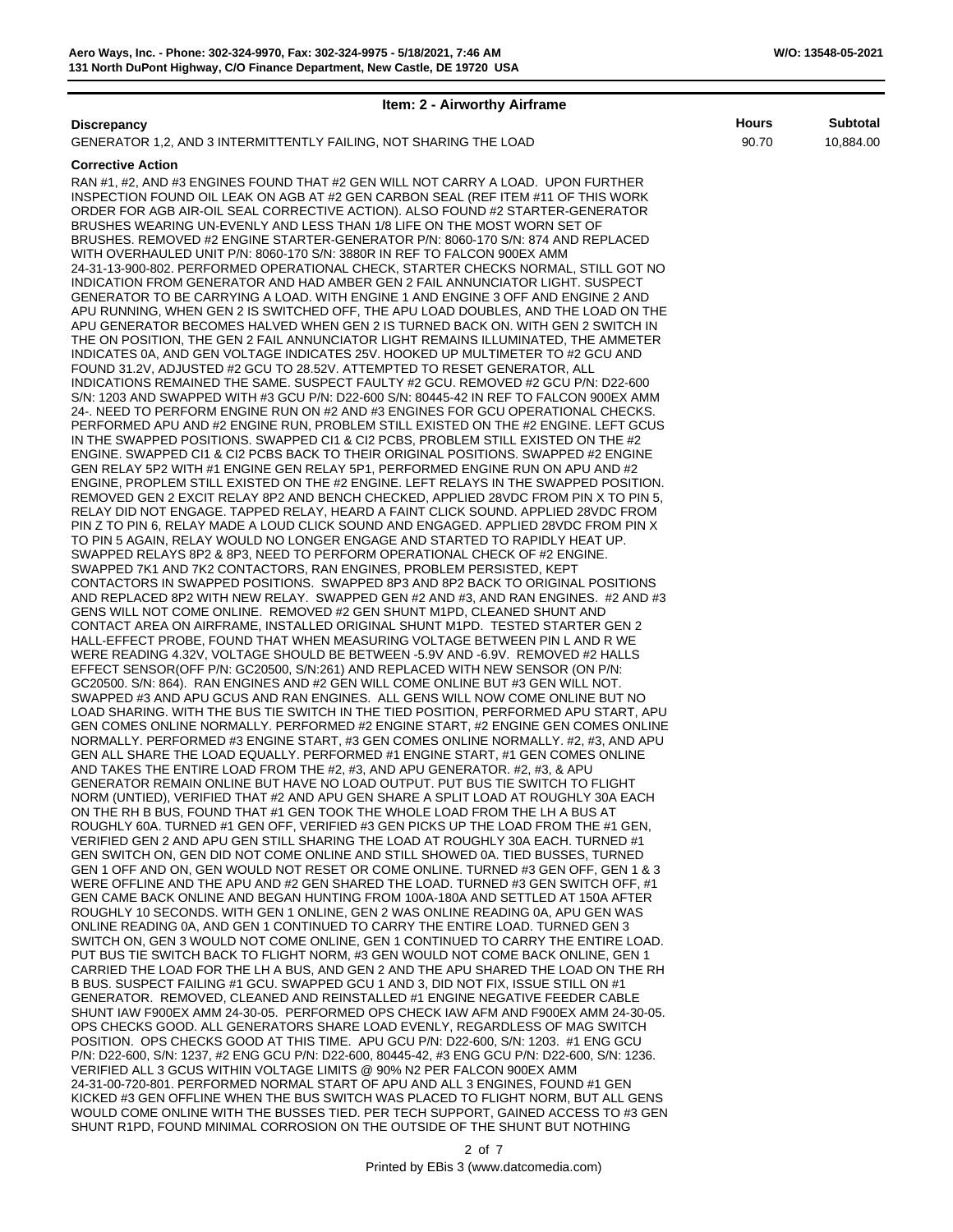BETWEEN THE TERMINAL AND SHUNT CONTACTS. CLEANED SHUNT AND WIRING TERMINALS AND REINSTALLED, RESTORED ALL ACCESS AS REQUIRED. GAINED ACCESS TO #1 STARTER TERMINALS, CLEANED AND REINSTALLED. DISCONNECTED TERMINAL A FROM #1 STARTER GENERATOR AND VERIFIED CONTINUITY AND LOW RESISTANCE TO PIN A AT #1 GCU, VERIFIED WIRING WAS OPEN WHEN READING FROM PIN A AT #1 GCU CONNECTOR TO GROUND. REINSTALLED ALL CONNECTIONS. PERFORMED START ON APU, #2, AND #3 ENGINES, ALL ENGINES STARTED NORMALLY AND SHARED THE LOAD EVENLY WITHIN 10A. PERFORMED ENGINE START ON #1 ENGINE, ENGINE WOULDN'T START, SUSPECT FAULTY STARTER-GENERATOR. REMOVED AND REPLACED #1 ENGINE STARTER/GENERATOR IAW F900E> AMM 24-31-13. PERFORMED MULTIPLE ENGINE RUNS WITH PILOT PRESENT. GENERATOR PICKED UP AND SHARED LOAD AS ADVERTISED. OPS CHECK GOOD AT THIS TIME. PN OFF/ON - 8060-160. SN OFF - 3461. SN ON - 3591

| Qty Unit           | <b>Part Number</b> | <b>Description</b>                                                 | <b>Serial Number</b> | <b>Unit Price</b>                              | <b>Subtotal</b> |
|--------------------|--------------------|--------------------------------------------------------------------|----------------------|------------------------------------------------|-----------------|
| 1 EA               | 204RB01Z01Z00      | MICRO SWITCH, RELAY (P/O:<br>13888) (Ship: 148.35)                 | 0805032530           | 2,117.65                                       | 2,117.65        |
| 1 EA               | 8060-160           | STARTER/GENERATOR (P/O:<br><b>CUSTOMER SUPPLIED)</b>               | 3591                 | 0.00                                           | 0.00            |
| 1 EA               | 8060-170           | STARTER/GENERATOR (P/O:<br>13879) (Ship: 165.40)                   | 3880R                | 8,152.94                                       | 8,152.94        |
| 1 EA               | F10A705200011A1    | SEAL (P/O: 13879) (Lot:<br>20Q2-326586-D05) (Ship: 6.05)           |                      | 88.49                                          | 88.49           |
| 1 EA               | FGFB924100         | TEST BOX. ELECTRICAL<br>(RENTAL) (P/O: 13896) (Ship:<br>148.00)    | 005                  | 5,166.35                                       | 5,166.35        |
| 1 EA               | GC20500            | <b>RIGHT STRAIGHT PROBE UNIT</b><br>(P/O: 13908) (Ship: 87.83)     | 864                  | 13,529.41                                      | 13,529.41       |
| 1 EA               | <b>NPD268</b>      | <b>TEST BOX, ELECTRICAL</b><br>(RENTAL) (P/O: 13896) (Ship: 79.38) | 105                  | 2,366.70                                       | 2,366.70        |
| 1 EA               | NPD269             | TEST BOX. ELECTRICAL<br>(RENTAL) (P/O: 13896) (Ship: 79.38)        | 101                  | 2.366.70                                       | 2,366.70        |
| Labor: \$10,884.00 |                    | <b>Parts: \$33,788.24</b><br><b>Shipping: \$714.39</b>             |                      | <b>Item Subtotal: <math>\$45,386.63</math></b> |                 |

| Item: 3 - Airworthy Airframe            |       |          |  |  |  |
|-----------------------------------------|-------|----------|--|--|--|
| <b>Discrepancy</b>                      | Hours | Subtotal |  |  |  |
| FORWARD LAV TOILET NOT HOLDING A CHARGE | Flat  | 240.00   |  |  |  |

#### **Corrective Action**

FORWARD LAV TOILET NOT HOLDING A CHARGE - FILLED AND FLUSHED FWD LAV TOILET MULTIPLE TIMES. CLEANED AROUND TOILET PLUNGER. CHECKED RIG OF FWD LAV CONTROL CABLE AND FOUND TO BE WITHIN LIMITS.

| <b>Labor: \$240.00</b>                                                                                                                                                                                                                                                                                               | <b>Parts: \$0.00</b> |                                                      | <b>Shipping: \$0.00</b>    | <b>Item Subtotal: \$240.00</b> |                   |                 |
|----------------------------------------------------------------------------------------------------------------------------------------------------------------------------------------------------------------------------------------------------------------------------------------------------------------------|----------------------|------------------------------------------------------|----------------------------|--------------------------------|-------------------|-----------------|
|                                                                                                                                                                                                                                                                                                                      |                      |                                                      | Item: 4 - Airworthy Engine |                                |                   |                 |
| <b>Discrepancy</b>                                                                                                                                                                                                                                                                                                   |                      |                                                      |                            |                                | <b>Hours</b>      | <b>Subtotal</b> |
| FUEL HEATER #3 INCONSISTENT                                                                                                                                                                                                                                                                                          |                      |                                                      |                            |                                | Flat              | 240.00          |
| <b>Corrective Action</b><br>REMOVED #3 ENG FUEL TEMP SENSOR (OFF P/N: 56B17, SN: 61744) AND #2 ENG FUEL TEMP<br>SENSOR (OFF P/N: 56B17, S/N: 61853) AND INSTALLED #2 ORIGINAL TEMP SENSOR ON #3 ENG<br>AND #3 ORIGINAL TEMP SENSOR ON #2 ENG.- REPLACED SEALS ON #2 AND #3 ENGINE TEMP<br>SENSORS - LEAK CHECKED OK. |                      |                                                      |                            |                                |                   |                 |
| Qty Unit                                                                                                                                                                                                                                                                                                             | <b>Part Number</b>   | <b>Description</b>                                   | <b>Serial Number</b>       |                                | <b>Unit Price</b> | <b>Subtotal</b> |
| 5 EA                                                                                                                                                                                                                                                                                                                 | 801A51-0004A         | O-RING (P/O: 13911) (Lot: 65436417)<br>(Ship: 75.30) |                            |                                | 60.66             | 303.29          |

**Labor:** \$240.00 **Parts:** \$303.29 **Shipping:** \$75.30 **Item Subtotal:** \$618.59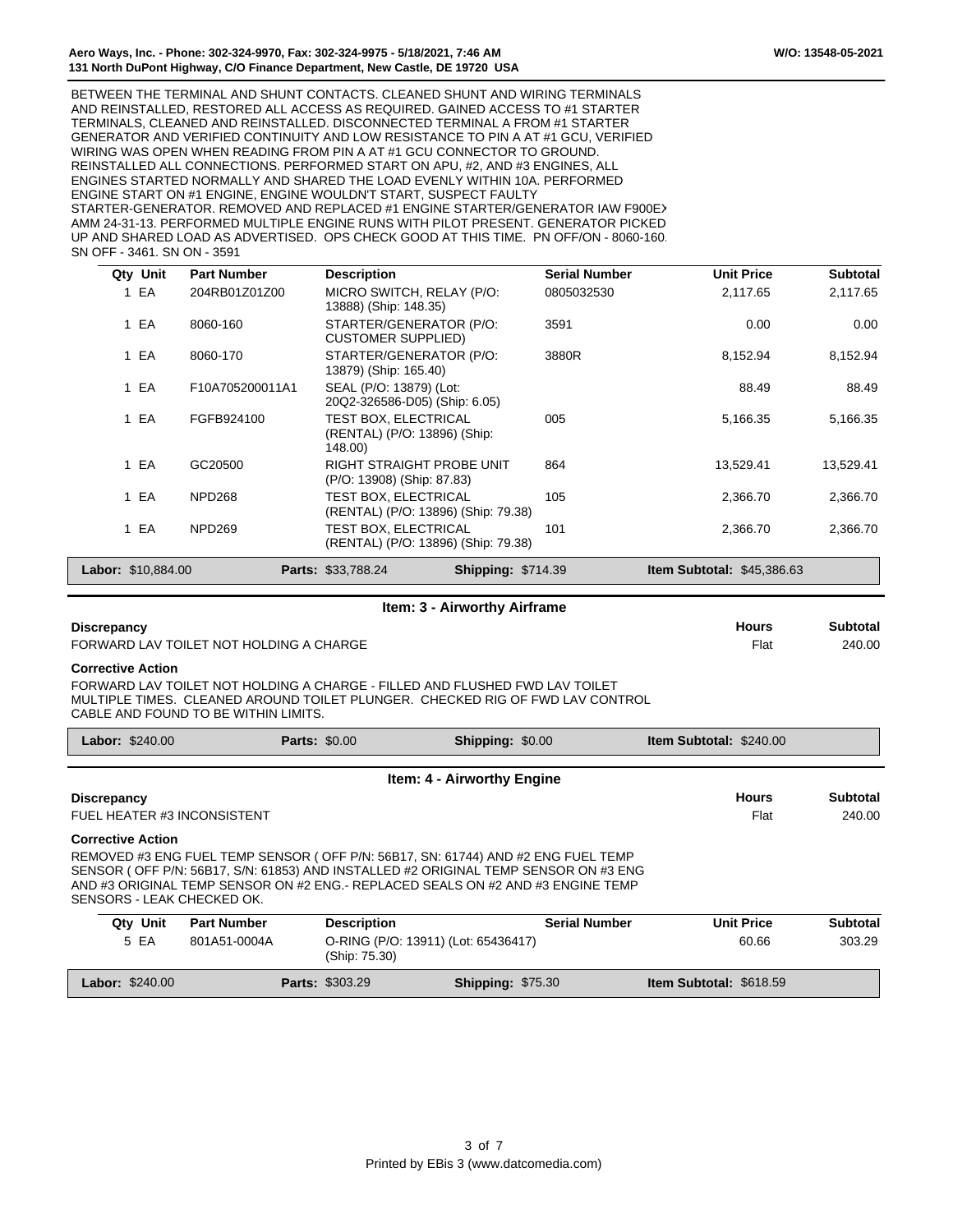|                                                       |                                             |                                                                                                                                                                                                                                                                                                                                                                                                                                      | Item: 5 - Airworthy Avionics        |                                |                                   |                                |                              |
|-------------------------------------------------------|---------------------------------------------|--------------------------------------------------------------------------------------------------------------------------------------------------------------------------------------------------------------------------------------------------------------------------------------------------------------------------------------------------------------------------------------------------------------------------------------|-------------------------------------|--------------------------------|-----------------------------------|--------------------------------|------------------------------|
| <b>Discrepancy</b>                                    |                                             | FMS #2 DOESN'T SAVE UPDATE, SUSPECT DEAD BATTERY                                                                                                                                                                                                                                                                                                                                                                                     |                                     |                                |                                   | <b>Hours</b><br>Flat           | <b>Subtotal</b><br>600.00    |
| <b>Corrective Action</b>                              | GROUND TESTS PERFORMED SATISFACTORY.        | FMS #2 DOESN'T SAVE UPDATE, SUSPECT DEAD BATTERY- CONFIRMED ISSUE. SUSPECT IC810<br>P/N: 7017300-41120; S/N: 97100921 NEEDS BATTERY. CONTACTED TECH SUPPORT. THEY ARE<br>SENDING ME THE TECH PUB TO REPLACE THE BATTERY. P/N: 7014664-902. RECEIVED "NEW"<br>BATTERY P/N: 7014664-902; S/N: NA. INSTALLED PER FALCON 900EX AMM TASK #31-40-01-900-801.<br>ALSO REF HONEYWELL SERVICE INFORMATION LETTER PUBLICATION # D201402000051. |                                     |                                |                                   |                                |                              |
| Qty Unit                                              | <b>Part Number</b>                          | <b>Description</b>                                                                                                                                                                                                                                                                                                                                                                                                                   |                                     | <b>Serial Number</b>           |                                   | <b>Unit Price</b>              | <b>Subtotal</b>              |
| 1 EA                                                  | 7014664-902                                 | IC810 BATTERY (P/O: 13899) (Ship:<br>246.78)                                                                                                                                                                                                                                                                                                                                                                                         |                                     |                                |                                   | 1,184.39                       | 1,184.39                     |
| Labor: \$600.00                                       |                                             | Parts: \$1,184.39                                                                                                                                                                                                                                                                                                                                                                                                                    | <b>Shipping: \$246.78</b>           |                                | Item Subtotal: \$2,031.17         |                                |                              |
|                                                       |                                             |                                                                                                                                                                                                                                                                                                                                                                                                                                      | Item: 6 - Airworthy Avionics        |                                |                                   |                                |                              |
| <b>Discrepancy</b><br><b>TCAS FAIL - TCAS OFF</b>     |                                             |                                                                                                                                                                                                                                                                                                                                                                                                                                      |                                     |                                |                                   | <b>Hours</b><br>Flat           | <b>Subtotal</b><br>960.00    |
| <b>Corrective Action</b>                              |                                             | TCAS FAIL - TCAS OFF-TROUBLESHOOTING REVEAL THE TCAS PROCESSOR HAS FAILED.<br>NO SELF TEST. POWER AND GROUND TESTED OK. NEED PRICE AND AVAILIBILITY OF EXCHANGE.<br>DEFECTIVE P/N: 822-1293-033; S/N: 145220. INSTALLED "OVERHAULED" UNIT P/N: 822-1293-033;<br>S/N: 148339, GROUND TEST PERFORMED SATISFACTORY                                                                                                                      |                                     |                                |                                   |                                |                              |
| Qty Unit<br>1 EA                                      | <b>Part Number</b><br>822-1293-033          | <b>Description</b><br>TTR-921 TCAS PROCESSOR (P/O:<br>13900) (Ship: 222.69)                                                                                                                                                                                                                                                                                                                                                          |                                     | <b>Serial Number</b><br>148339 |                                   | <b>Unit Price</b><br>29,396.47 | <b>Subtotal</b><br>29,396.47 |
| Labor: \$960.00                                       |                                             | Parts: \$29,396.47                                                                                                                                                                                                                                                                                                                                                                                                                   | <b>Shipping: \$222.69</b>           |                                | <b>Item Subtotal: \$30,579.16</b> |                                |                              |
|                                                       |                                             |                                                                                                                                                                                                                                                                                                                                                                                                                                      | <b>Item: 7 - Airworthy Avionics</b> |                                |                                   |                                |                              |
| <b>Discrepancy</b><br>AIU1 AND AIU2 FAIL              |                                             |                                                                                                                                                                                                                                                                                                                                                                                                                                      |                                     |                                |                                   | <b>Hours</b><br>N/C            | Subtotal<br>0.00             |
| <b>Corrective Action</b>                              | <b>GROUND TESTS PERFORMED SATISFACTORY.</b> | AIU1 AND AIU2 FAIL- REPLACEMENT OF THE #2 IC810 BATTERY REMOVED THE FAILURE.                                                                                                                                                                                                                                                                                                                                                         |                                     |                                |                                   |                                |                              |
| Labor: \$0.00                                         |                                             | <b>Parts: \$0.00</b>                                                                                                                                                                                                                                                                                                                                                                                                                 | Shipping: \$0.00                    |                                | <b>Item Subtotal: \$0.00</b>      |                                |                              |
|                                                       |                                             |                                                                                                                                                                                                                                                                                                                                                                                                                                      | Item: 8 - Airworthy Avionics        |                                |                                   |                                |                              |
| Discrepancy<br><b>ADSB FAIL</b>                       |                                             |                                                                                                                                                                                                                                                                                                                                                                                                                                      |                                     |                                |                                   | <b>Hours</b><br>N/C            | <b>Subtotal</b><br>0.00      |
| <b>Corrective Action</b>                              |                                             | ADSB FAIL- REPLACEMENT OF THE TCAS PROCESSOR ON ITEM #6 FIXED THE ISSUE.                                                                                                                                                                                                                                                                                                                                                             |                                     |                                |                                   |                                |                              |
| Labor: \$0.00                                         |                                             | <b>Parts: \$0.00</b>                                                                                                                                                                                                                                                                                                                                                                                                                 | Shipping: \$0.00                    |                                | Item Subtotal: \$0.00             |                                |                              |
|                                                       |                                             |                                                                                                                                                                                                                                                                                                                                                                                                                                      | Item: 9 - Airworthy Airframe        |                                |                                   |                                |                              |
| <b>Discrepancy</b><br><b>PAX BRIEF RECORDING INOP</b> |                                             |                                                                                                                                                                                                                                                                                                                                                                                                                                      |                                     |                                |                                   | <b>Hours</b><br>N/C            | <b>Subtotal</b><br>0.00      |
| <b>Corrective Action</b>                              |                                             | PAX BRIEF RECORDING INOP - COULD NOT GET PAX BRIEF RECORDING TO PLAY. SUSPECT PAX                                                                                                                                                                                                                                                                                                                                                    |                                     |                                |                                   |                                |                              |
|                                                       | ELECTS NO FURTHER ACTION AT THIS TIME.      | BRIEFING TIED TO AIRSHOW SYSTEM, REQUIRES FURTHER TROUBLESHOOTING. CUSTOMER                                                                                                                                                                                                                                                                                                                                                          |                                     |                                |                                   |                                |                              |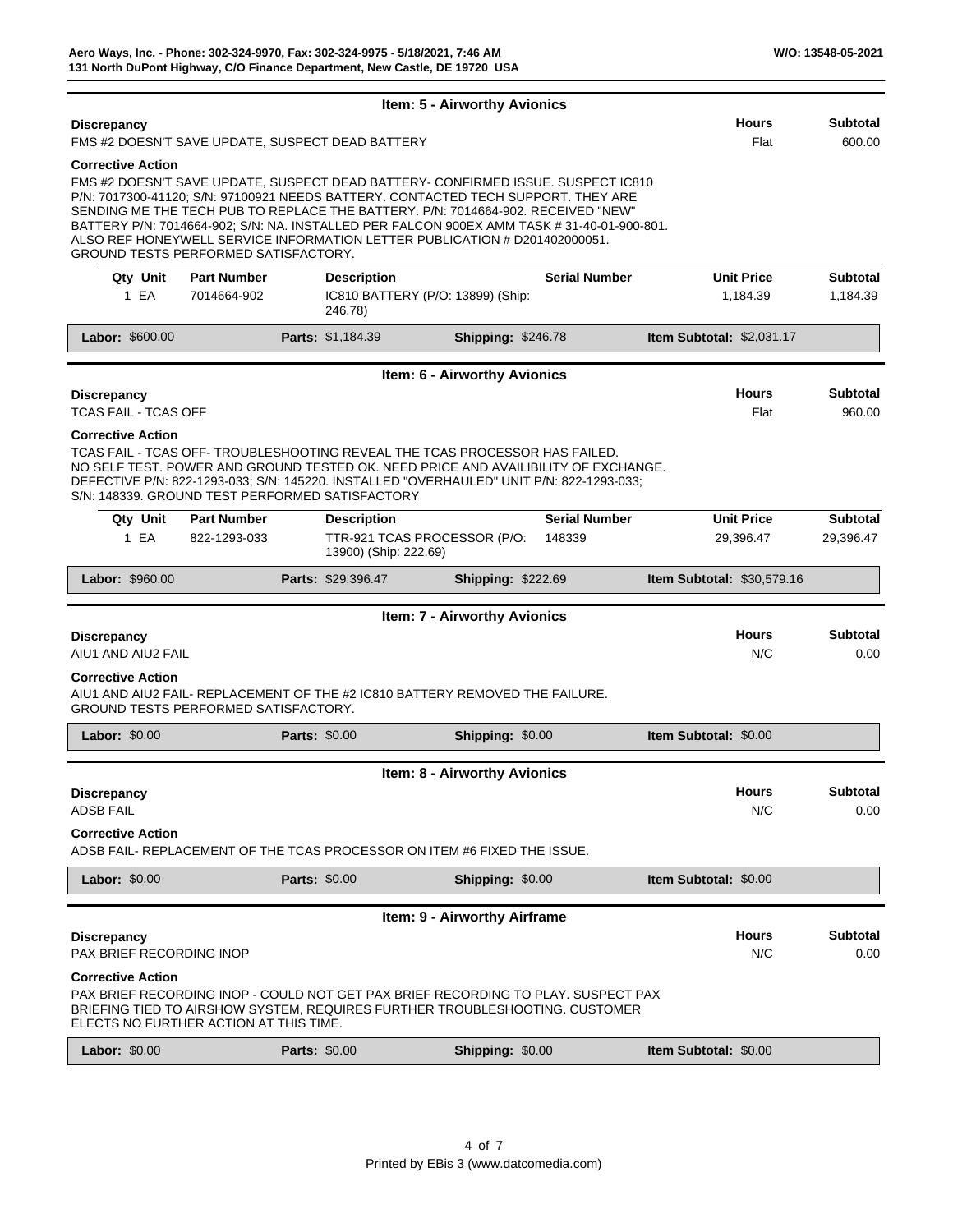|                                                                                                            |                                                                                                                                                                                                               |                                                               | Item: 10 - Airworthy Airframe |                      |                                |                           |
|------------------------------------------------------------------------------------------------------------|---------------------------------------------------------------------------------------------------------------------------------------------------------------------------------------------------------------|---------------------------------------------------------------|-------------------------------|----------------------|--------------------------------|---------------------------|
| <b>Discrepancy</b><br><b>TV/AIRSHOW INOP</b>                                                               |                                                                                                                                                                                                               |                                                               |                               |                      | <b>Hours</b><br>N/C            | <b>Subtotal</b><br>0.00   |
| <b>Corrective Action</b><br>FURTHER ACTION AT THIS TIME.                                                   | TV/AIRSHOW INOP - APPLIED POWER TO CABIN, COULD NOT GET AIRSHOW TO POWER ON.<br>SUSPECT FAULTY TV UNIT, FURTHER TROUBLESHOOTING REQUIRED. CUSTOMER ELECTS NO                                                  |                                                               |                               |                      |                                |                           |
| Labor: \$0.00                                                                                              | <b>Parts: \$0.00</b>                                                                                                                                                                                          |                                                               | Shipping: \$0.00              |                      | <b>Item Subtotal: \$0.00</b>   |                           |
|                                                                                                            |                                                                                                                                                                                                               |                                                               | Item: 11 - Airworthy Engine   |                      |                                |                           |
| <b>Discrepancy</b>                                                                                         | #2 ENGINE STARTER/GEN CARBON SEAL LEAKING                                                                                                                                                                     |                                                               |                               |                      | <b>Hours</b><br>Flat           | <b>Subtotal</b><br>480.00 |
| <b>Corrective Action</b>                                                                                   | #2 ENGINE STARTER/GEN CARBON SEAL LEAKING - REMOVED AND REPLACED #2 ENGINE<br>STARTER-GENERATOR CARBON SEAL WITH "NEW" P/N OFF/ON: 3072784-2 IN REF TO HONEYWELL<br>TFE731-60 LMM 72-60-02. LEAK CHECKS GOOD. |                                                               |                               |                      |                                |                           |
| Qty Unit                                                                                                   | <b>Part Number</b>                                                                                                                                                                                            | <b>Description</b>                                            |                               | <b>Serial Number</b> | <b>Unit Price</b>              | <b>Subtotal</b>           |
| 1                                                                                                          | 3072784-2                                                                                                                                                                                                     | SEAL, RETAINER, GEAR SHAFT<br>(P/O: 13880) (Ship: 158.95)     |                               |                      | 3,998.48                       | 3,998.48                  |
| 2 EA                                                                                                       | NAS1101E3-8                                                                                                                                                                                                   | SCREW (P/O: 13880) (Ship: 0.44)                               |                               |                      | 1.51                           | 3.02                      |
| 1                                                                                                          | S9413-034                                                                                                                                                                                                     | O-RING (P/O: 9650) (Lot: RNCV46)<br>(Ship: 0.41)              |                               |                      | 2.36                           | 2.36                      |
| Labor: \$480.00                                                                                            |                                                                                                                                                                                                               | Parts: \$4,003.87                                             | <b>Shipping: \$159.80</b>     |                      | Item Subtotal: \$4,643.67      |                           |
|                                                                                                            |                                                                                                                                                                                                               |                                                               | Item: 12 - Airworthy Engine   |                      |                                |                           |
| <b>Discrepancy</b><br>INSTALLATION.                                                                        | FOUND #3 GEN CLAMP OVER-TORQUE STUD BE TO SNAPPED OFF FROM PREVIOUS                                                                                                                                           |                                                               |                               |                      | <b>Hours</b><br>Flat           | <b>Subtotal</b><br>120.00 |
| <b>Corrective Action</b><br>F900EX AMM 24-31-13-900-802.                                                   | REMOVED AND REPLACED #3 GEN CLAMP SCREW WITH "NEW" SCREW (P/N:P715727) REF                                                                                                                                    |                                                               |                               |                      |                                |                           |
| Qty Unit                                                                                                   | <b>Part Number</b>                                                                                                                                                                                            | <b>Description</b>                                            |                               | <b>Serial Number</b> | <b>Unit Price</b>              | <b>Subtotal</b>           |
| 2 EA                                                                                                       | H1Q1ZE030008A                                                                                                                                                                                                 | SCREW (P/O: 13902) (Lot:<br>060418076) (Ship: 0.88)           |                               |                      | 4.65                           | 9.29                      |
| 2 EA                                                                                                       | KAUJ030TF                                                                                                                                                                                                     | WASHER, TOOTHED (P/O: 13902)<br>(Lot: 060531094) (Ship: 0.06) |                               |                      | 2.04                           | 4.07                      |
| 1 EA                                                                                                       | P715727                                                                                                                                                                                                       | SCREW (P/O: 13894) (Ship: 48.95)                              |                               |                      | 211.76                         | 211.76                    |
| Labor: \$120.00                                                                                            |                                                                                                                                                                                                               | <b>Parts: \$225.13</b>                                        | <b>Shipping: \$49.89</b>      |                      | <b>Item Subtotal: \$395.02</b> |                           |
|                                                                                                            |                                                                                                                                                                                                               |                                                               | Item: 13 - Customer Rejected  |                      |                                |                           |
| <b>Discrepancy</b>                                                                                         | CUSTOMER REPORTS MID CABIN CURTAIN CLIPS BROKEN OFF/ MISSING                                                                                                                                                  |                                                               |                               |                      | Hours<br>Rejected              | <b>Subtotal</b><br>0.00   |
| <b>Corrective Action</b><br>corrective action at this time.                                                | CUSTOMER REPORTS MID CABIN CURTAIN CLIPS BROKEN OFF/ MISSING -  Customer declined any                                                                                                                         |                                                               |                               |                      |                                |                           |
| <b>Labor: \$0.00</b>                                                                                       | <b>Parts: \$0.00</b>                                                                                                                                                                                          |                                                               | Shipping: \$0.00              |                      | <b>Item Subtotal: \$0.00</b>   |                           |
|                                                                                                            |                                                                                                                                                                                                               |                                                               | Item: 14 - Airworthy Airframe |                      |                                |                           |
| <b>Discrepancy</b>                                                                                         | CUSTOMER REPORTS THAT THE TOP OVEN WORKS INTERMITTENTLY                                                                                                                                                       |                                                               |                               |                      | <b>Hours</b><br>N/C            | <b>Subtotal</b><br>0.00   |
| <b>Corrective Action</b><br>CUSTOMER REPORTS THAT THE TOP OVEN WORKS INTERMITTENTLY - VERIFIED TOP OVEN IS |                                                                                                                                                                                                               |                                                               |                               |                      |                                |                           |
|                                                                                                            | INOPERATIVE. CUSTOMER ELECTS NO ACTION AT THIS TIME.                                                                                                                                                          |                                                               |                               |                      |                                |                           |
| Labor: \$0.00                                                                                              | <b>Parts: \$0.00</b>                                                                                                                                                                                          |                                                               | Shipping: \$0.00              |                      | Item Subtotal: \$0.00          |                           |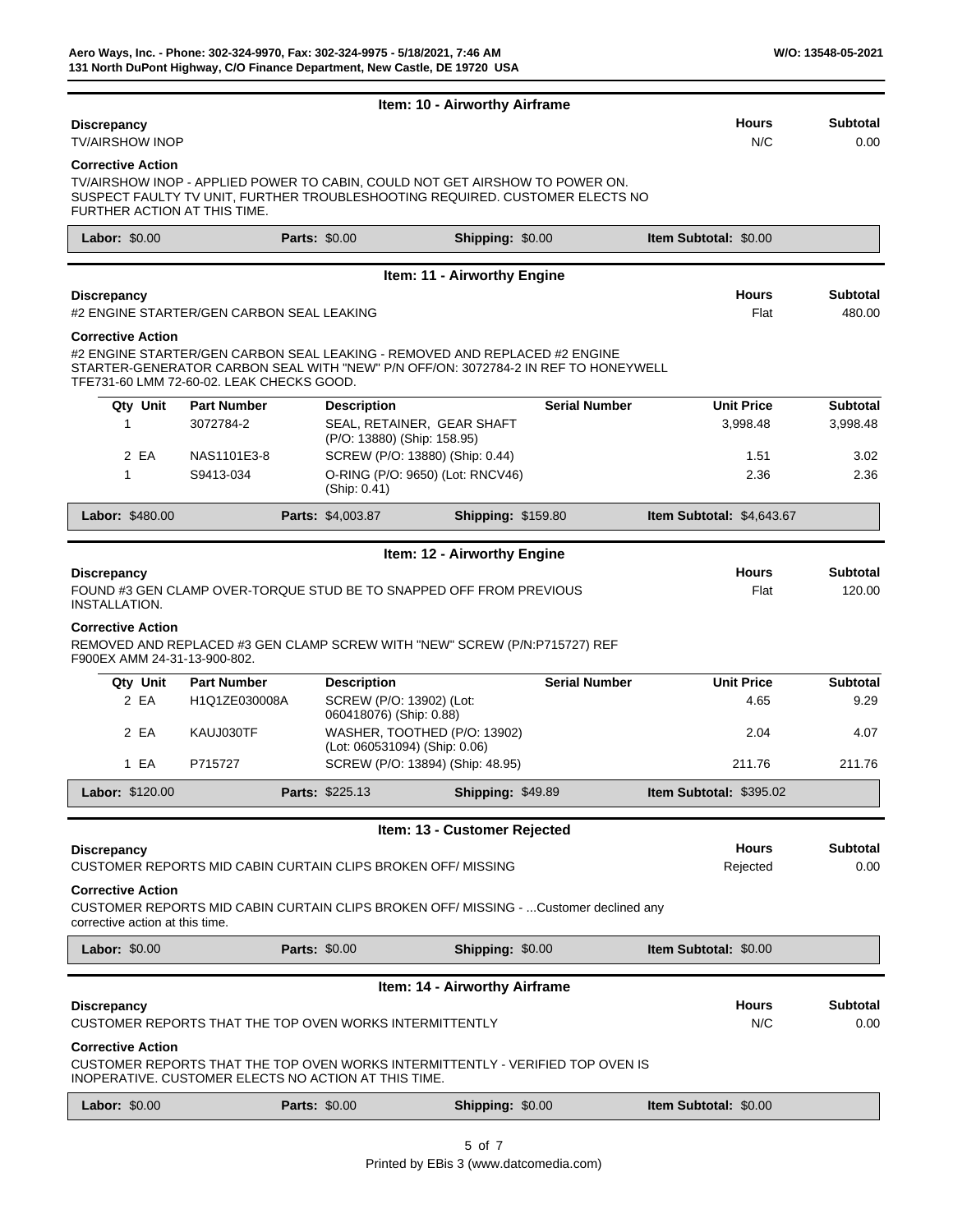|                                                                                                                             |                      | Item: 15 - Airworthy Airframe                                                                                                                                                                                                                             |                               |                      |                          |
|-----------------------------------------------------------------------------------------------------------------------------|----------------------|-----------------------------------------------------------------------------------------------------------------------------------------------------------------------------------------------------------------------------------------------------------|-------------------------------|----------------------|--------------------------|
| <b>Discrepancy</b><br>CUSTOMER REPORTS THAT THE MED CARPET DOESN'T SIT FLAT, BLOCKING THE ENTRY DOOR<br><b>CURTAIN DOOR</b> |                      | <b>Hours</b><br>N/C                                                                                                                                                                                                                                       | <b>Subtotal</b><br>0.00       |                      |                          |
| <b>Corrective Action</b><br>OK.                                                                                             |                      | FOUND MED CARPET BUNCHED UP IN FRONT OF MED CURTAIN DOOR. STEAM CLEANED CARPET<br>AND PUT A WEIGHT WHERE CARPET WAS BUNCHED UP, NEED TO REINSTALL AFTER CARPET<br>DRIES AND CHECK MED CURTAIN DOOR CLEARANCE. - REINSTALLED CARPET - OPS CHECKED          |                               |                      |                          |
| Labor: \$0.00                                                                                                               | <b>Parts: \$0.00</b> | Shipping: \$0.00                                                                                                                                                                                                                                          | <b>Item Subtotal: \$0.00</b>  |                      |                          |
|                                                                                                                             |                      | Item: 16 - Airworthy Engine                                                                                                                                                                                                                               |                               |                      |                          |
| <b>Discrepancy</b>                                                                                                          |                      | CUSTOMER REPORTS THAT #3 ENGINE OIL TEMP INTERMITTENTLY READS ERRONEOUSLY                                                                                                                                                                                 |                               | <b>Hours</b><br>0.59 | <b>Subtotal</b><br>70.80 |
| <b>Corrective Action</b><br>SENSORS - LEAK CHECKED OK.                                                                      |                      | REMOVED #3 ENG OIL TEMP SENSOR (OFF P/N: 56B17; S/N: 46425) AND #2 ENG OIL TEMP<br>SENSOR (OFF P/N: 56B17; S/N: 45305) AND INSTALLED #2 ORIGINAL TEMP SENSOR ON #3 ENG<br>AND #3 ORIGINAL TEMP SENSOR ON #2 ENG.- REPLACED SEALS ON #2 AND #3 ENGINE TEMP |                               |                      |                          |
| Labor: \$70.80                                                                                                              | <b>Parts: \$0.00</b> | Shipping: \$0.00                                                                                                                                                                                                                                          | <b>Item Subtotal: \$70.80</b> |                      |                          |
|                                                                                                                             |                      | Item: 17 - Airworthy Airframe                                                                                                                                                                                                                             |                               |                      |                          |
| <b>Discrepancy</b>                                                                                                          |                      | PRINT AND SIGN WHERE NEEDED A DISCREPANCY ACTION REPORT FOR THIS WORK ORDER                                                                                                                                                                               |                               | <b>Hours</b><br>N/C  | <b>Subtotal</b><br>0.00  |
| <b>Corrective Action</b><br><b>REQUIRED</b>                                                                                 |                      | PRINTED A DISCREPANCY ACTION REPORT LIST FOR THIS WORK ORDER AND SIGNED AS                                                                                                                                                                                |                               |                      |                          |

| <b>Labor: \$0.00</b>       | <b>Parts: \$0.00</b> | <b>Shipping: \$0.00</b>                                                           | <b>Item Subtotal: \$0.00</b> |                 |
|----------------------------|----------------------|-----------------------------------------------------------------------------------|------------------------------|-----------------|
|                            |                      | <b>Item: 18 - Airworthy Airframe</b>                                              |                              |                 |
| <b>Discrepancy</b>         |                      |                                                                                   | <b>Hours</b>                 | <b>Subtotal</b> |
| <b>MAINTENANCE RELEASE</b> |                      |                                                                                   | N/C                          | 0.00            |
| <b>Corrective Action</b>   |                      | A/C APPROVED FOR RETURN TO SERVICE - COMPLETED AIRCRAFT EXTERIOR / INTERIOR FINAL |                              |                 |

INSPECTION

| <b>Labor: \$0.00</b> | <b>Parts: \$0.00</b> | Shipping: \$0.00 | <b>Item Subtotal: \$0.00</b> |  |
|----------------------|----------------------|------------------|------------------------------|--|
|----------------------|----------------------|------------------|------------------------------|--|

Please see the next page for the totals for this invoice